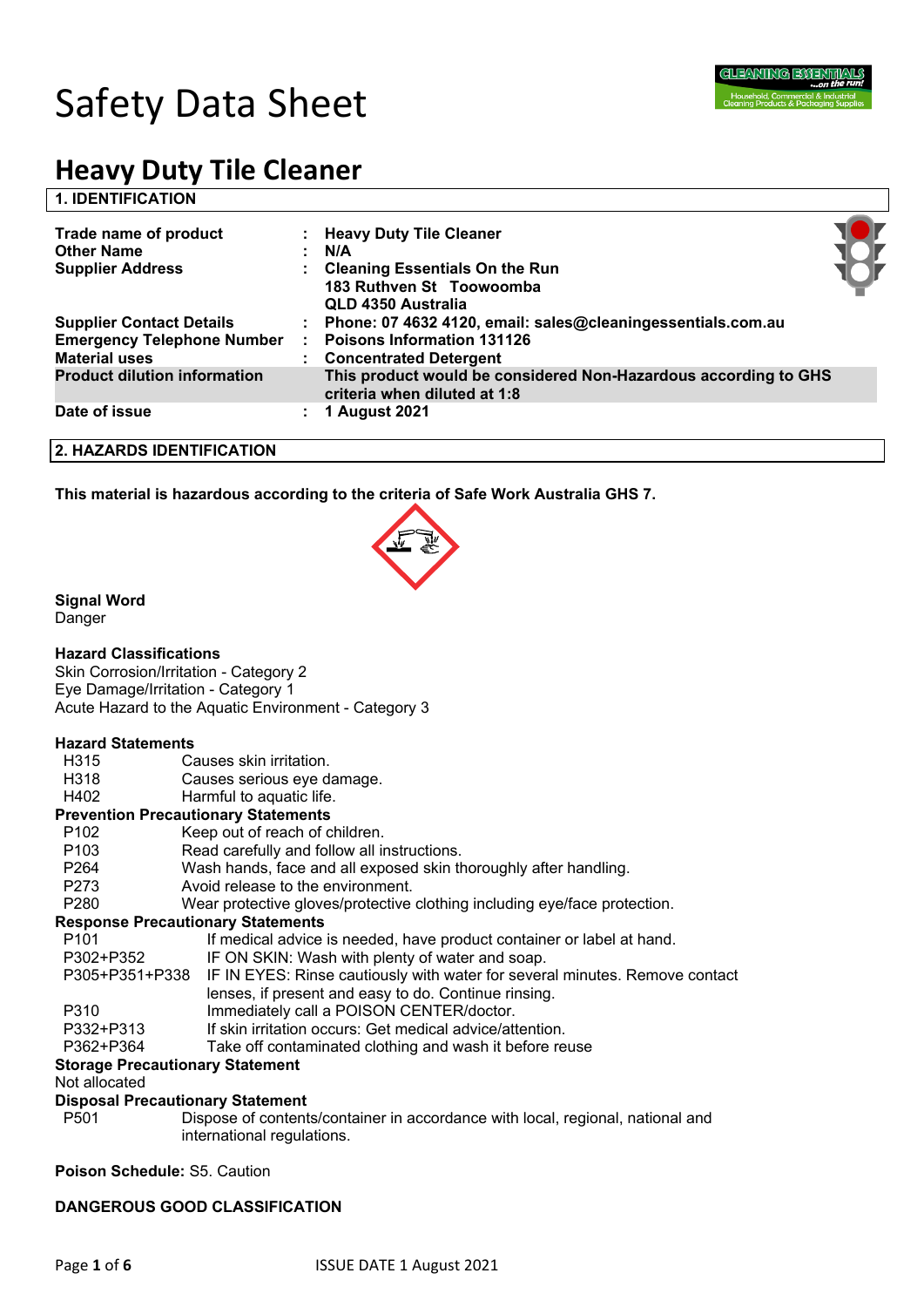Not classified as Dangerous Goods by the criteria of the "Australian Code for the Transport of Dangerous Goods by Road & Rail" and the "New Zealand NZS5433: Transport of Dangerous Goods on Land".

## **3. COMPOSITION INFORMATION**

| <b>CHEMICAL ENTITY</b>                                                                                                                                 | CAS NO                                           | <b>PROPORTION</b>                                                            |
|--------------------------------------------------------------------------------------------------------------------------------------------------------|--------------------------------------------------|------------------------------------------------------------------------------|
| Sodium hydroxide<br>Benzenesulfonic acid, dodecyl-, sodium salt<br>Ethanol, 2-butoxy-<br>Sodium silicate<br>Ingredients determined to be Non-Hazardous | 1310-73-2<br>25155-30-0<br>111-76-2<br>6834-92-0 | $1 - 5\%$<br>$5 - 10 \%$<br>$1 - 5\%$<br>$1 - 5\%$<br><b>Balance</b><br>100% |

#### **4. FIRST AID MEASURES**

If poisoning occurs, contact a doctor or Poisons Information Centre (Phone Australia 131 126, New Zealand 0800 764 766).

**Inhalation:** Remove victim from exposure - avoid becoming a casualty. Remove contaminated clothing and loosen remaining clothing. Allow patient to assume most comfortable position and keep warm. Keep at rest until fully recovered. Seek medical advice if effects persist.

**Skin Contact:** If skin or hair contact occurs, immediately remove contaminated clothing and flush skin and hair with running water. Continue flushing with water until advised to stop by the Poisons Information Centre or a Doctor; or for 15 minutes and transport to Doctor or Hospital.

**Eye contact:** Immediately irrigate with copious quantities of water for 15 minutes. Eyelids to be held open. Remove clothing if contaminated and wash skin. Urgently seek medical assistance. Transport to hospital or medical centre. **Ingestion:** Rinse mouth with water. If swallowed, do NOT induce vomiting. Give a glass of water to drink. Never give anything by the mouth to an unconscious patient. If vomiting occurs give further water. Seek medical advice.

**PPE for First Aiders:** Wear gloves, safety glasses. Available information suggests that gloves made from should be suitable for intermittent contact. However, due to variations in glove construction and local conditions, the user should make a final assessment. Always wash hands before smoking, eating, drinking or using the toilet. Wash contaminated clothing and other protective equipment before storing or re-using.

**Notes to physician:** Treat symptomatically. Can cause corneal burns.

## **5. FIRE FIGHTING MEASURES**

**Hazchem Code:** Not applicable.

**Suitable extinguishing media:** If material is involved in a fire use water fog (or if unavailable fine water spray), alcohol resistant foam, standard foam, dry agent (carbon dioxide, dry chemical powder).

**Specific hazards:** Non-combustible material.

**Fire fighting further advice:** Not combustible, however following evaporation of aqueous component residual material can burn if ignited.

## **6. ACCIDENTAL RELEASE MEASURES**

## **SMALL SPILLS**

Wear protective equipment to prevent skin and eve contamination. Avoid inhalation of vapours or dust. Wipe up with absorbent (clean rag or paper towels). Collect and seal in properly labelled containers or drums for disposal.

## **LARGE SPILLS**

Clear area of all unprotected personnel. Slippery when spilt. Avoid accidents, clean up immediately. Wear protective equipment to prevent skin and eye contamination and the inhalation of vapours. Work up wind or increase ventilation. Contain - prevent run off into drains and waterways. Use absorbent (soil, sand or other inert material). Collect and seal in properly labelled containers or drums for disposal. If contamination of crops, sewers or waterways has occurred advise local emergency services.

## **Dangerous Goods - Initial Emergency Response Guide No:** Not applicable

#### **7. HANDLING AND STORAGE**

**Handling:** Avoid eye contact and skin contact. Avoid inhalation of vapour, mist or aerosols.

**Storage:** Store in a cool, dry, well-ventilated place and out of direct sunlight. Store away from foodstuffs. Store away from incompatible materials described in Section 10. Store away from sources of heat and/or ignition. Keep container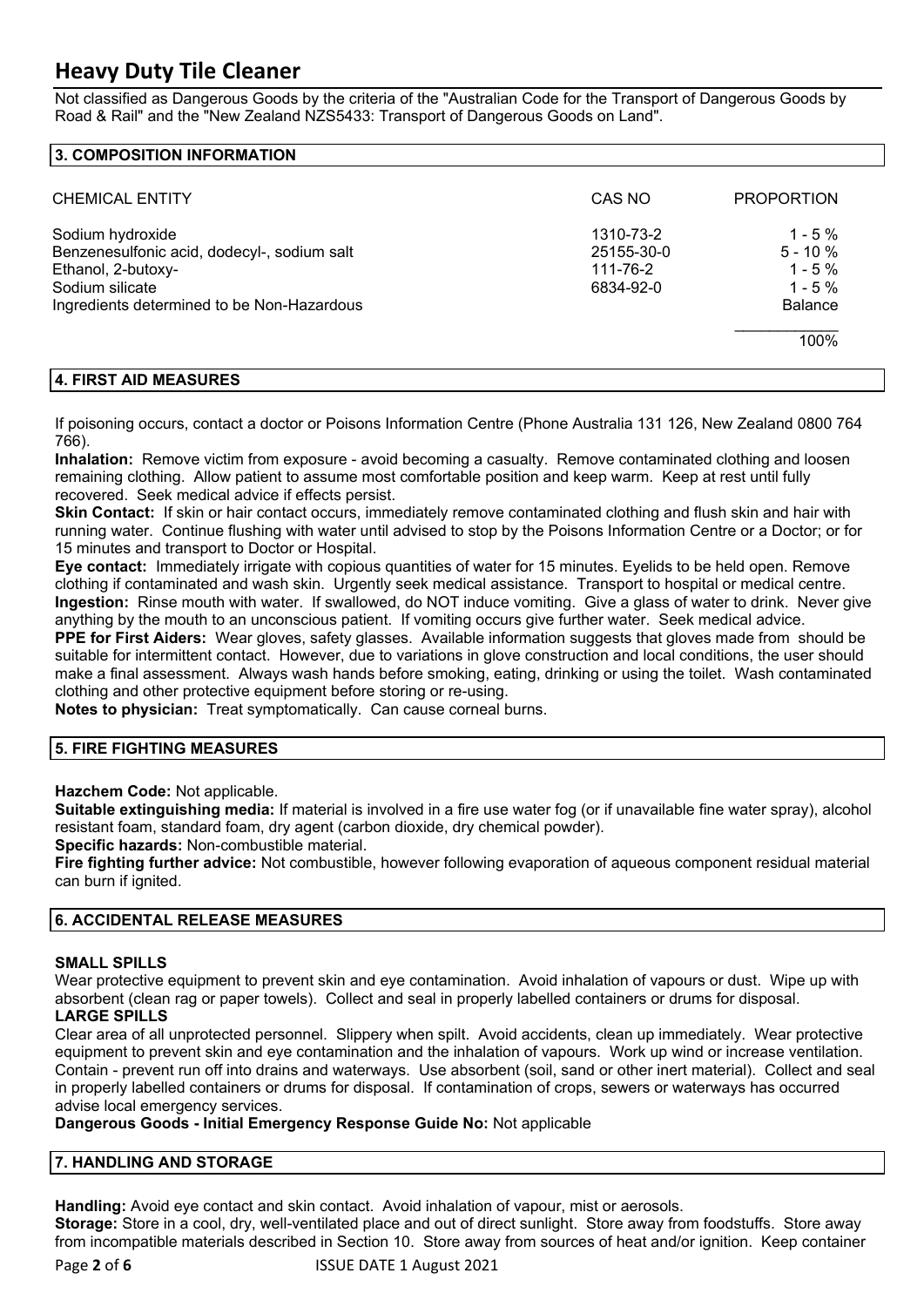standing upright. Keep containers closed when not in use - check regularly for leaks. This material is a Scheduled Poison Schedule 5 (Caution) and must be stored, maintained and used in accordance with the relevant regulations.

## **8. EXPOSURE CONTROLS / PERSONAL PROTECTION**

## **National occupational exposure limits:**

|                  | TWA            |                      | STEL                     |                | <b>NOTICES</b> |
|------------------|----------------|----------------------|--------------------------|----------------|----------------|
|                  | ppm            | mg/m3                | ppm                      | mg/m3          |                |
| 2-Butoxyethanol  | 20             | 96.9                 | 50                       | 242            | Sk             |
| Sodium hydroxide | $\blacksquare$ | 2 Peak<br>limitation | $\overline{\phantom{0}}$ | $\blacksquare$ | $\blacksquare$ |

As published by Safe Work Australia.

TWA - The time-weighted average airborne concentration over an eight-hour working day, for a five-day working week over an entire working life.

STEL (Short Term Exposure Limit) - the average airborne concentration over a 15 minute period which should not be exceeded at any time during a normal eight-hour workday.

'Sk' Notice - absorption through the skin may be a significant source of exposure. The exposure standard is invalidated if such contact should occur.

These Exposure Standards are guides to be used in the control of occupational health hazards. All atmospheric contamination should be kept to as low a level as is workable. These exposure standards should not be used as fine dividing lines between safe and dangerous concentrations of chemicals. They are not a measure of relative toxicity.

If the directions for use on the product label are followed, exposure of individuals using the product should not exceed the above standard. The standard was created for workers who are routinely, potentially exposed during product manufacture.

**Biological Limit Values:** As per the "National Model Regulations for the Control of Workplace Hazardous Substances (Safe Work Australia)" the ingredients in this material do not have a Biological Limit Allocated. **Engineering Measures:** Ensure ventilation is adequate to maintain air concentrations below Exposure Standards. Use only in well ventilated areas. Use with local exhaust ventilation or while wearing appropriate respirator. **Personal Protection Equipment:** GLOVES, SAFETY GLASSES.

Personal protective equipment (PPE) must be suitable for the nature of the work and any hazard associated with the work as identified by the risk assessment conducted.

Wear gloves, safety glasses. Available information suggests that gloves made from should be suitable for intermittent contact. However, due to variations in glove construction and local conditions, the user should make a final assessment. Always wash hands before smoking, eating, drinking or using the toilet. Wash contaminated clothing and other protective equipment before storing or re-using.

**Hygiene measures:** Keep away from food, drink and animal feeding stuffs. When using do not eat, drink or smoke. Wash hands prior to eating, drinking or smoking. Avoid contact with clothing. Avoid eye contact and skin contact. Avoid inhalation of vapour, mist or aerosols. Ensure that eyewash stations and safety showers are close to the workstation location.

## **9. PHYSICAL AND CHEMICAL PROPERTIES**

**Form:** Liquid **Colour:** Pink **Odour:** Bland Chemical

**Specific Gravity:** 1.03 - 1.06 **Boiling Point/Range (°C):** 100 (approx)

**Solubility:** Completely soluble in water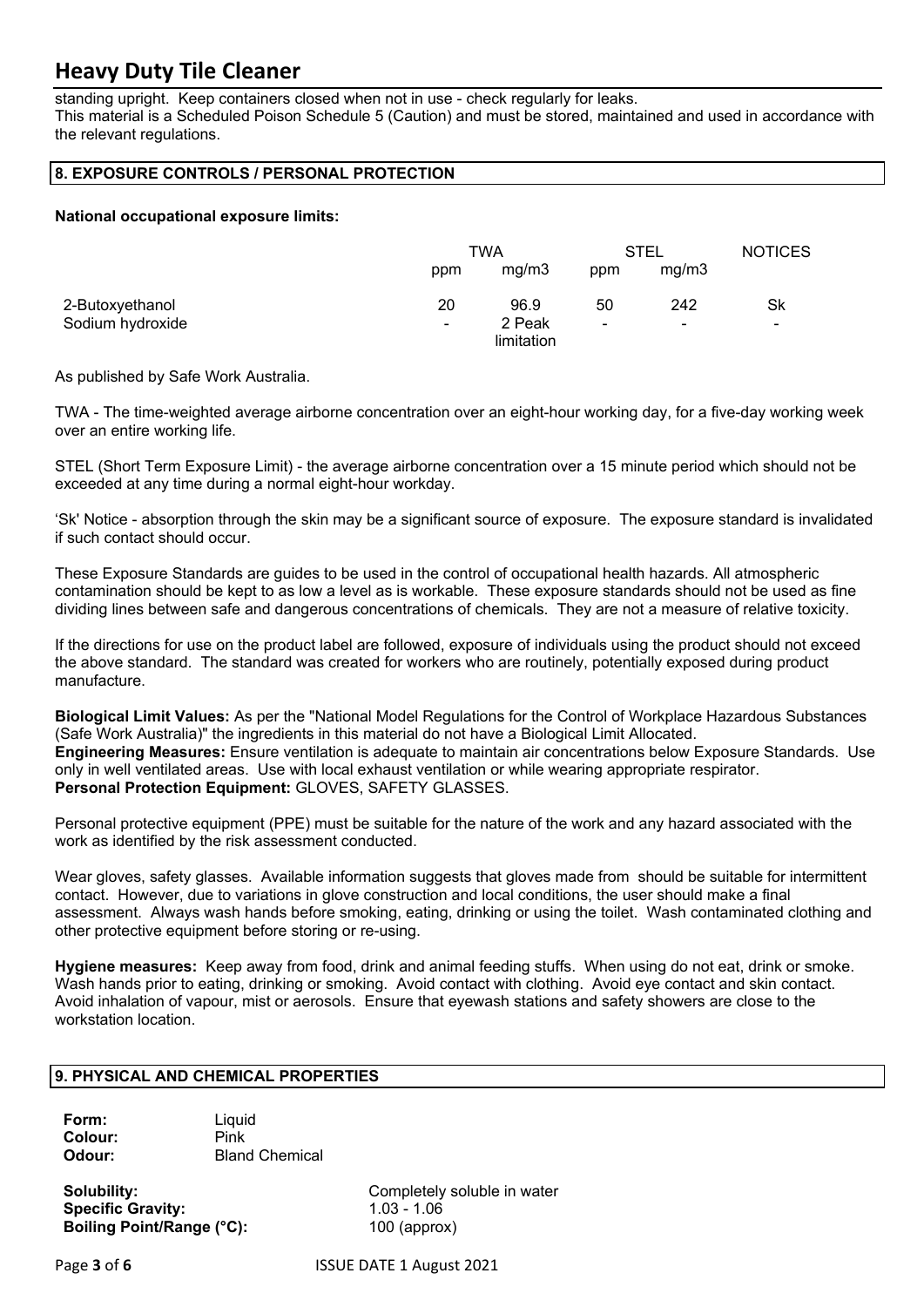#### **pH:** 11.0 - 12.0

(Typical values only - consult specification sheet)  $N Av = Not available$ ,  $N App = Not applicable$ 

### **10. STABILITY AND REACTIVITY**

**Chemical stability:** This material is thermally stable when stored and used as directed.

**Conditions to avoid:** Elevated temperatures and sources of ignition.

**Incompatible materials:** Oxidising agents.

**Hazardous decomposition products:** Oxides of carbon and nitrogen, smoke and other toxic fumes. **Hazardous reactions:** No known hazardous reactions.

## **11. TOXICOLOGICAL INFORMATION**

No adverse health effects expected if the product is handled in accordance with this Safety Data Sheet and the product label. Symptoms or effects that may arise if the product is mishandled and overexposure occurs are:

### **Acute Effects**

**Inhalation:** Material may be an irritant to mucous membranes and respiratory tract.

**Skin contact:** Contact with skin will result in irritation.

**Ingestion:** Swallowing can result in nausea, vomiting and irritation of the gastrointestinal tract.

**Eye contact:** A severe eye irritant. Corrosive to eyes: contact can cause corneal burns. Contamination of eyes can result in permanent injury.

#### **Acute toxicity**

**Inhalation:** This material has been classified as not hazardous for acute inhalation exposure. Acute toxicity estimate (based on ingredients):  $LC_{50}$  > 20.0 mg/L for vapours or  $LC_{50}$  > 5.0 mg/L for dust and mist.

**Skin contact:** This material has been classified as not hazardous for acute dermal exposure. Acute toxicity estimate (based on ingredients):  $LD_{50}$  > 2,000 mg/Kg bw

**Ingestion:** This material has been classified as not hazardous for acute ingestion exposure. Acute toxicity estimate (based on ingredients):  $LD_{50}$  > 2,000 mg/Kg bw

**Corrosion/Irritancy:** Eye: this material has been classified as a Category 1 Hazard (irreversible effects to eyes). Skin: this material has been classified as a Category 2 Hazard (reversible effects to skin).

**Sensitisation:** Inhalation: this material has been classified as not a respiratory sensitiser. Skin: this material has been classified as not a skin sensitiser.

**Aspiration hazard:** This material has been classified as not an aspiration hazard.

**Specific target organ toxicity (single exposure):** This material has been classified as not a specific hazard to target organs by a single exposure.

#### **Chronic Toxicity**

**Mutagenicity:** This material has been classified as not a mutagen.

**Carcinogenicity:** This material has been classified as not a carcinogen.

**Reproductive toxicity (including via lactation):** This material has been classified as not a reproductive toxicant. **Specific target organ toxicity (repeat exposure):** This material has been classified as not a specific hazard to target organs by repeat exposure.

## **12. ECOLOGICAL INFORMATION**

Avoid contaminating waterways.

**Acute aquatic hazard:** This material has been classified as a Category Acute 3 Hazard. Acute toxicity estimate (based on ingredients):  $> 10 \le 100$  mg/L

**Long-term aquatic hazard:** This material has been classified as not hazardous for chronic aquatic exposure. Nonrapidly or rapidly degradable substance for which there are adequate chronic toxicity data available OR in the absence of chronic toxicity data, Acute toxicity estimate (based on ingredients): >100 mg/L, where the substance is not rapidly degradable and/or BCF < 500 and/or log  $K_{\text{ow}}$  < 4.

**Ecotoxicity:** No information available.

**Persistence and degradability:** No information available.

**Bioaccumulative potential:** No information available.

**Mobility:** No information available.

#### **13. DISPOSAL CONSIDERATIONS**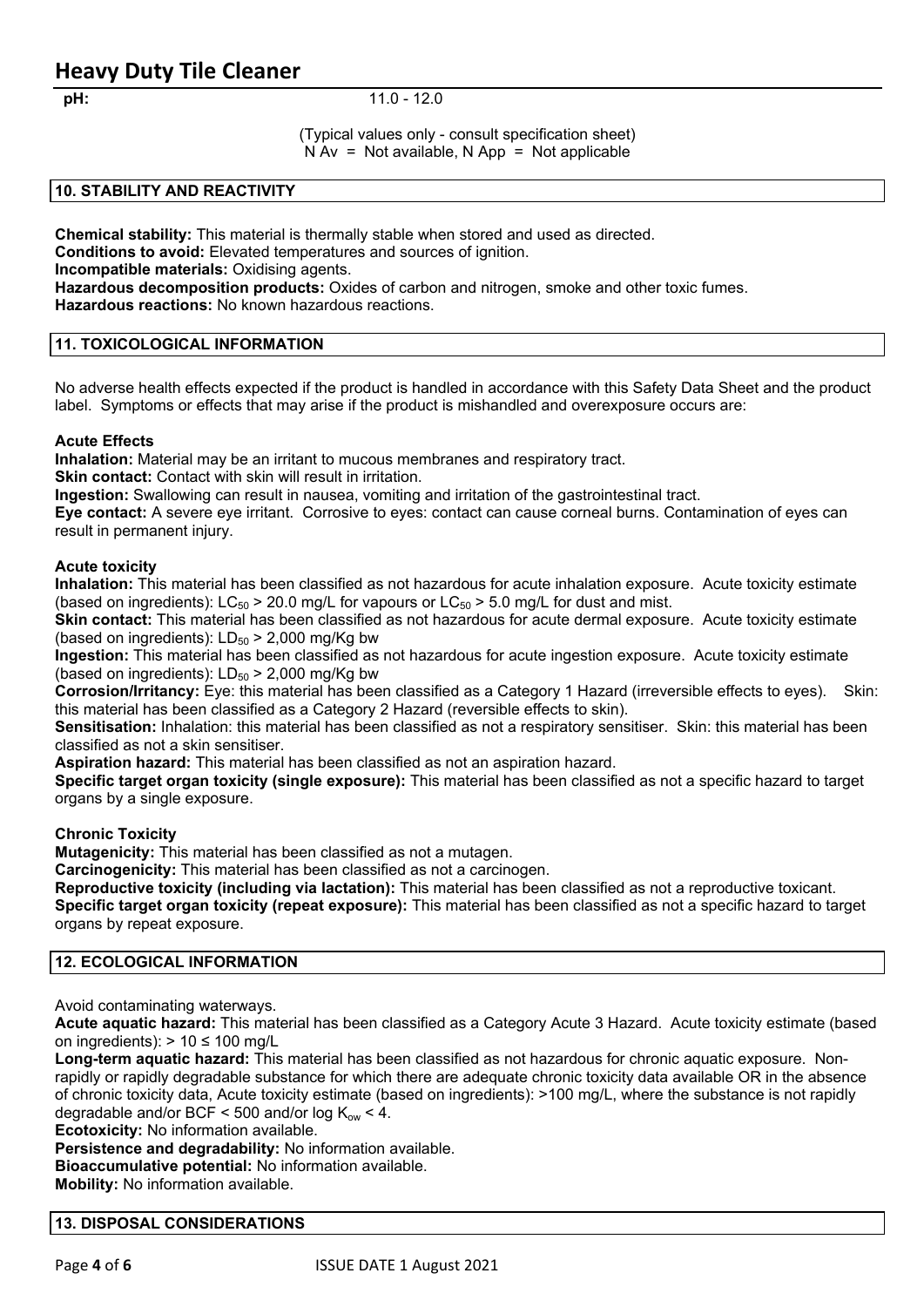Persons conducting disposal, recycling or reclamation activities should ensure that appropriate personal protection equipment is used, see "Section 8. Exposure Controls and Personal Protection" of this SDS. If possible material and its container should be recycled. If material or container cannot be recycled, dispose in accordance with local, regional, national and international Regulations.

### **14. TRANSPORT INFORMATION**

### **ROAD AND RAIL TRANSPORT**

Not classified as Dangerous Goods by the criteria of the "Australian Code for the Transport of Dangerous Goods by Road & Rail" and the "New Zealand NZS5433: Transport of Dangerous Goods on Land".

#### **MARINE TRANSPORT**

Not classified as Dangerous Goods by the criteria of the International Maritime Dangerous Goods Code (IMDG Code) for transport by sea.

### **AIR TRANSPORT**

Not classified as Dangerous Goods by the criteria of the International Air Transport Association (IATA) Dangerous Goods Regulations for transport by air.

### **15. REGULATORY INFORMATION**

### **This material is not subject to the following international agreements:**

Montreal Protocol (Ozone depleting substances)

The Stockholm Convention (Persistent Organic Pollutants)

The Rotterdam Convention (Prior Informed Consent)

Basel Convention (Hazardous Waste)

International Convention for the Prevention of Pollution from Ships (MARPOL)

**This material/constituent(s) is covered by the following requirements:**

The Standard for the Uniform Scheduling of Medicines and Poisons (SUSMP) established under the Therapeutic Goods Act (Commonwealth): S5. Caution.

#### **16. OTHER INFORMATION**

| <b>Literature References</b> | : Preparation of Safety Data Sheets for Hazardous Chemicals Code of Practice.<br>Standard for the Uniform Scheduling of Medicines and Poisons.<br>Australian Code for the Transport of Dangerous Goods by Road & Rail.<br>Workplace exposure standards, Safe Work Australia.<br>Hazardous Sunstances/Chemicals Information System, Safe Work Australia.<br>Globally Harmonised System of classification and labelling of chemicals.<br>Raw material suppliers' SDS |
|------------------------------|--------------------------------------------------------------------------------------------------------------------------------------------------------------------------------------------------------------------------------------------------------------------------------------------------------------------------------------------------------------------------------------------------------------------------------------------------------------------|
|------------------------------|--------------------------------------------------------------------------------------------------------------------------------------------------------------------------------------------------------------------------------------------------------------------------------------------------------------------------------------------------------------------------------------------------------------------------------------------------------------------|

#### **Symbio Traffic Light System**

| <b>Traffic Light</b> | Classified as Dangerous<br>Goods according to the<br>Australian Code for the<br><b>Transport of Dangerous</b><br>Goods by Road and Rail (7th<br>edition) (ADG7) | Classified as <b>Hazardous</b><br>according to the Globally<br><b>Harmonised System of</b><br><b>Classification and labelling of</b><br><b>Chemicals (GHS) as adopted</b><br>by Work, Health and Safety<br>regulations, Australia. | <b>Notes</b>                                                                                                                                                                                                                                                                                   |
|----------------------|-----------------------------------------------------------------------------------------------------------------------------------------------------------------|------------------------------------------------------------------------------------------------------------------------------------------------------------------------------------------------------------------------------------|------------------------------------------------------------------------------------------------------------------------------------------------------------------------------------------------------------------------------------------------------------------------------------------------|
| <b>RED</b>           |                                                                                                                                                                 |                                                                                                                                                                                                                                    | <b>PLUS</b> products that are NOT Classified as<br>Dangerous Goods according to ADG7, but<br>classified as Corrosive to eyes and skin<br>and/or Aspiration Hazard Category 1 and/or<br>Toxic to humans according to the GHS as<br>adopted by Work, Health and Safety<br>regulations, Australia |
| <b>AMBER</b>         | ×                                                                                                                                                               |                                                                                                                                                                                                                                    | <b>EXCLUDING</b> products that are classified as<br>Corrosive to eyes and skin and/or Aspiration<br>Hazard Category 1 and/or Toxic to humans<br>according to the GHS as adopted by Work,<br>Health and Safety regulations, Australia                                                           |
| <b>GREEN</b>         | ×                                                                                                                                                               | x                                                                                                                                                                                                                                  |                                                                                                                                                                                                                                                                                                |